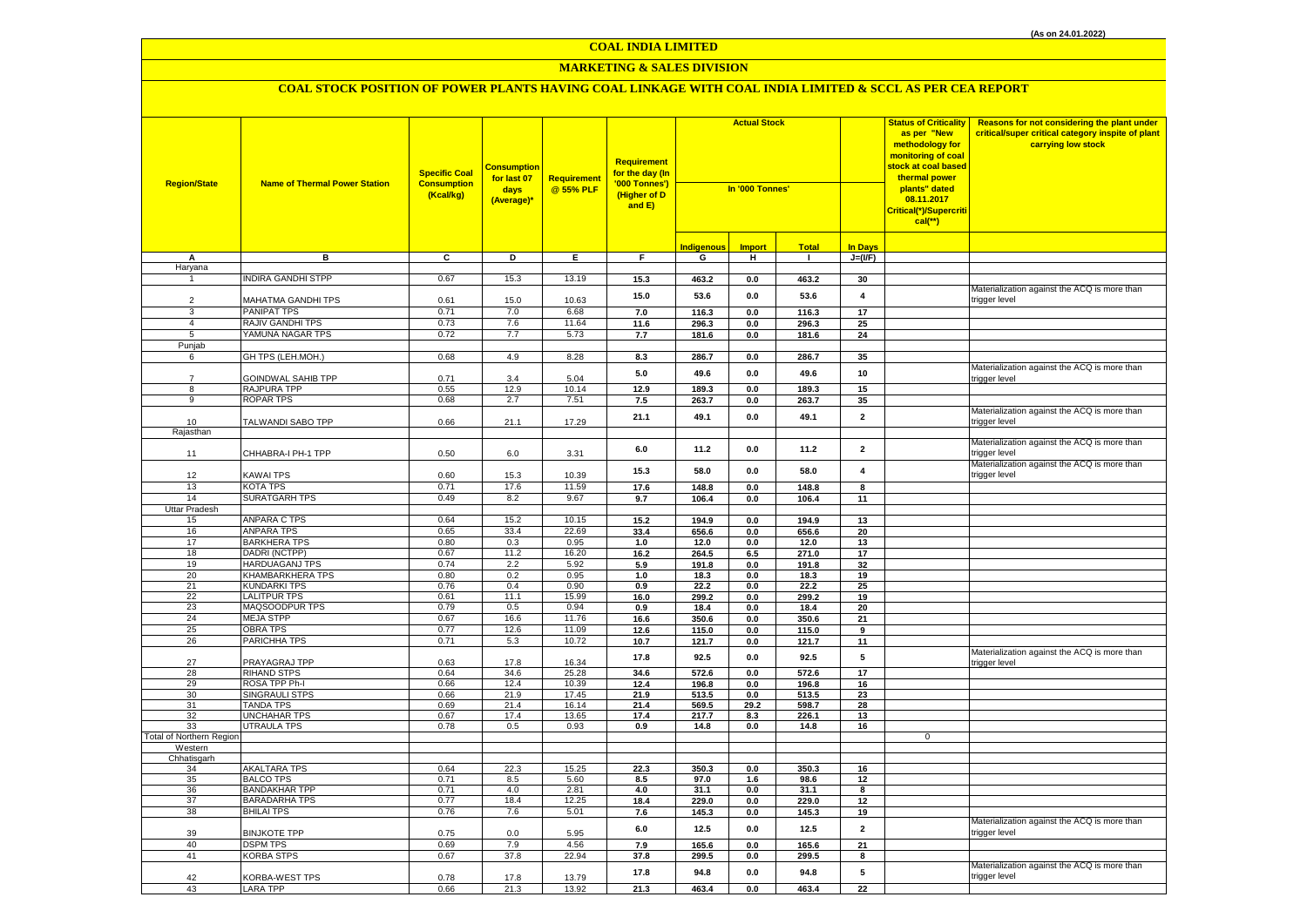#### **MARKETING & SALES DIVISION**

| <b>Region/State</b>            | <b>Name of Thermal Power Station</b>           | <b>Specific Coal</b><br><b>Consumption</b><br>(Kcal/kg) | <b>Consumption</b><br>for last 07<br>days<br>(Average)* | Requirement<br>@ 55% PLF | Requirement<br>f <mark>or the day (In</mark><br>'000 Tonnes')<br>(Higher of D<br>and E) | <b>Actual Stock</b><br>In '000 Tonnes' |               |                |                         | <b>Status of Criticality</b><br>as per "New<br>methodology for<br>monitoring of coal<br><mark>stock at coal based</mark><br>thermal power<br>plants" dated<br>08.11.2017<br>Critical(*)/Supercriti<br>$cal$ (**) | Reasons for not considering the plant under<br>critical/super critical category inspite of plant<br>carrying low stock |
|--------------------------------|------------------------------------------------|---------------------------------------------------------|---------------------------------------------------------|--------------------------|-----------------------------------------------------------------------------------------|----------------------------------------|---------------|----------------|-------------------------|------------------------------------------------------------------------------------------------------------------------------------------------------------------------------------------------------------------|------------------------------------------------------------------------------------------------------------------------|
|                                |                                                |                                                         |                                                         |                          |                                                                                         | <b>Indigenous</b>                      | <b>Import</b> | <b>Total</b>   | <b>In Days</b>          |                                                                                                                                                                                                                  |                                                                                                                        |
| А                              | в                                              | $\overline{c}$                                          | Þ                                                       | E                        | $\overline{F}$                                                                          | G                                      | н             | $\blacksquare$ | $J=(VF)$                |                                                                                                                                                                                                                  |                                                                                                                        |
| 44                             | <b>NAWAPARA TPP</b>                            | 0.79                                                    | 0.0                                                     | 6.28                     | 6.3                                                                                     | 23.2                                   | 0.0           | 23.2           | $\overline{\mathbf{4}}$ |                                                                                                                                                                                                                  | Materialization against the ACQ is more than<br>rigger level                                                           |
| 45                             | PATHADI TPP                                    | 0.65                                                    | 9.0                                                     | 5.18                     | 9.0                                                                                     | 121.0                                  | 0.0           | 121.0          | 13                      |                                                                                                                                                                                                                  |                                                                                                                        |
| 46                             | <b>SIPAT STPS</b>                              | 0.68                                                    | 32.4                                                    | 26.62                    | 32.4                                                                                    | 621.2                                  | 0.3           | 621.5          | 19                      |                                                                                                                                                                                                                  |                                                                                                                        |
| 47                             | <b>TAMNAR TPP</b>                              | 0.84                                                    | 26.2                                                    | $26.\overline{52}$       | 26.5                                                                                    | 198.6                                  | 0.0           | 198.6          | $\overline{7}$          |                                                                                                                                                                                                                  |                                                                                                                        |
| 48<br>Gujarat                  | UCHPINDA TPP                                   | 0.75                                                    | 16.3                                                    | 14.22                    | 16.3                                                                                    | 56.8                                   | 0.0           | 56.8           | 3                       |                                                                                                                                                                                                                  | Materialization against the ACQ is more than<br>trigger level                                                          |
| 49                             | <b>GANDHI NAGAR TPS</b>                        | 0.69                                                    | 8.5                                                     | 5.71                     | 8.5                                                                                     | 83.6                                   | 0.0           | 83.6           | 10                      |                                                                                                                                                                                                                  |                                                                                                                        |
| 50                             | SABARMATI (D-F STATIONS)                       | 0.57                                                    | 4.2                                                     | 2.74                     | 4.2                                                                                     | 3.2                                    | 80.7          | 83.9           | 6                       |                                                                                                                                                                                                                  | Materialization against the ACQ is more than<br>trigger level                                                          |
| 51                             | UKAI TPS                                       | 0.67                                                    | 11.8                                                    | 9.85                     | 11.8                                                                                    | 74.1                                   | 0.0           | 74.1           | 6                       |                                                                                                                                                                                                                  | Materialization against the ACQ is more than<br>rigger level:                                                          |
| 52                             | <b>WANAKBORI TPS</b>                           | 0.67                                                    | 23.6                                                    | 20.22                    | 23.6                                                                                    | 40.7                                   | 0.0           | 40.7           | $\overline{\mathbf{2}}$ |                                                                                                                                                                                                                  | Materialization against the ACQ is more than<br>trigger level                                                          |
| Madhya Pradesh                 |                                                |                                                         |                                                         |                          |                                                                                         |                                        |               |                |                         |                                                                                                                                                                                                                  |                                                                                                                        |
| 53                             | <b>AMARKANTAK EXT TPS</b>                      | 0.65                                                    | 3.2                                                     | 1.80                     | 3.2                                                                                     | 14.5                                   | 0.0           | 14.5           | 5                       |                                                                                                                                                                                                                  |                                                                                                                        |
| 54                             | <b>ANUPPUR TPP</b>                             | 0.65                                                    | 15.4                                                    | 10.31                    | 15.4                                                                                    | 244.0                                  | 0.0           | 244.0          | 16                      |                                                                                                                                                                                                                  |                                                                                                                        |
| 55                             | <b>BINA TPS</b>                                | 0.74                                                    | 3.3                                                     | 4.88                     | 4.9                                                                                     | 50.6                                   | 0.0           | 50.6           | 10                      |                                                                                                                                                                                                                  |                                                                                                                        |
| 56                             | <b>GADARWARA TPP</b>                           | 0.66                                                    | 9.1                                                     | 13.93                    | 13.9                                                                                    | 298.2                                  | 34.0          | 332.2          | 24                      |                                                                                                                                                                                                                  |                                                                                                                        |
| 57                             | <b>KHARGONE STPP</b>                           | 0.60                                                    | 13.7                                                    | 10.45                    | 13.7                                                                                    | 131.9                                  | 0.0           | 131.9          | 10                      |                                                                                                                                                                                                                  |                                                                                                                        |
| 58<br>59                       | <b>SANJAY GANDHI TPS</b><br><b>SATPURA TPS</b> | 0.82                                                    | 14.8                                                    | 14.57                    | 14.8                                                                                    | 112.0                                  | 0.0           | 112.0          | 8                       |                                                                                                                                                                                                                  | Non payment of dues<br>Non Payment of Dues                                                                             |
| 60                             | <b>SEIONI TPP</b>                              | 0.67<br>0.64                                            | 6.5<br>7.0                                              | 11.79<br>5.06            | 11.8                                                                                    | 74.5<br>171.7                          | 0.0<br>0.0    | 74.5<br>171.7  | $6\overline{6}$<br>25   |                                                                                                                                                                                                                  |                                                                                                                        |
| 61                             | SHREE SINGAJI TPP                              | 0.71                                                    | 24.5                                                    | 23.50                    | 7.0<br>24.5                                                                             | 221.7                                  | 0.0           | 221.7          | 9                       |                                                                                                                                                                                                                  | Non payment of dues                                                                                                    |
| 62                             | <b>VINDHYACHAL STPS</b>                        | 0.69                                                    | 65.0                                                    | 43.60                    | 65.0                                                                                    | 1245.2                                 | $0.0\,$       | 1245.2         | 19                      |                                                                                                                                                                                                                  |                                                                                                                        |
| Maharashtra                    |                                                |                                                         |                                                         |                          |                                                                                         |                                        |               |                |                         |                                                                                                                                                                                                                  |                                                                                                                        |
| 63                             | <b>AMRAVATI TPS</b>                            | 0.62                                                    | 15.8                                                    | 11.07                    | 15.8                                                                                    | 49.3                                   | 0.0           | 49.3           | $\mathbf{3}$            |                                                                                                                                                                                                                  | Materialization against the ACQ is more than<br>rigger level:                                                          |
| 64                             | <b>BHUSAWAL TPS</b>                            | 0.72                                                    | 11.3                                                    | 11.44                    | 11.4                                                                                    | 33.2                                   | $0.0\,$       | 33.2           | 3                       |                                                                                                                                                                                                                  | Non payment of dues                                                                                                    |
| 65                             | <b>BUTIBORI TPP</b>                            | 0.67                                                    | 0.0                                                     | 5.31                     | 5.3                                                                                     | 59.7                                   | 0.0           | 59.7           | 11                      |                                                                                                                                                                                                                  |                                                                                                                        |
| 66                             | CHANDRAPUR (MAHARASHTRA) STPS                  | 0.78                                                    | 30.7                                                    | 30.17                    | 30.7                                                                                    | 51.5                                   | 0.0           | 51.5           | $\overline{2}$          |                                                                                                                                                                                                                  | Non payment of dues                                                                                                    |
| 67                             | DAHANU TPS                                     | 0.62                                                    | 3.7                                                     | 4.09                     | 4.1                                                                                     | 6.9                                    | 0.0           | 6.9            | $\overline{\mathbf{2}}$ |                                                                                                                                                                                                                  | Materialization against the ACQ is more than<br>trigger level                                                          |
| 68                             | DHARIWAL TPP                                   | 0.67                                                    | 7.1                                                     | 5.34                     | 7.1                                                                                     | 31.1                                   | 0.0           | 31.1           | $\overline{\mathbf{4}}$ |                                                                                                                                                                                                                  | Materialization against the ACQ is more than<br>trigger level                                                          |
| 69                             | <b>GMR WARORA TPS</b>                          | 0.67                                                    | 8.4                                                     | 5.29                     | 8.4                                                                                     | 0.6                                    | 0.0           | 0.6            | $\mathbf 0$             |                                                                                                                                                                                                                  | Materialization against the ACQ is more than<br>trigger level                                                          |
| 70                             | <b>KHAPARKHEDA TPS</b>                         | 0.89                                                    | 14.2                                                    | 15.72                    | 15.7                                                                                    | 275.8                                  | 0.0           | 275.8          | 18                      |                                                                                                                                                                                                                  |                                                                                                                        |
| 71                             | <b>KORADI TPS</b>                              | 0.76                                                    | 30.7                                                    | 22.08                    | 30.7                                                                                    | 169.5                                  | $0.0\,$       | 169.5          | 6                       |                                                                                                                                                                                                                  |                                                                                                                        |
| 72                             | <b>MAUDA TPS</b>                               | 0.70                                                    | 25.9                                                    | 21.29                    | 25.9                                                                                    | 578.1                                  | 10.9          | 589.0          | 23                      |                                                                                                                                                                                                                  |                                                                                                                        |
| 73<br>74                       | <b>NASIK TPS</b><br><b>PARAS TPS</b>           | 0.81<br>0.74                                            | 4.9<br>6.2                                              | 6.72<br>4.90             | 6.7                                                                                     | 3.4                                    | 0.0           | 3.4            | $\mathbf{1}$            |                                                                                                                                                                                                                  | Non payment of dues<br>Non payment of dues                                                                             |
| 75                             | <b>PARLITPS</b>                                | 0.67                                                    | 8.5                                                     | 6.65                     | 6.2                                                                                     | 12.8<br>22.6                           | 0.0           | 12.8<br>22.6   | $\mathbf 2$             |                                                                                                                                                                                                                  | Non payment of dues                                                                                                    |
| 76                             | <b>SOLAPUR STPS</b>                            | 0.56                                                    | 4.7                                                     | 9.73                     | 8.5<br>9.7                                                                              | 166.6                                  | 0.0<br>17.6   | 184.2          | 3<br>19                 |                                                                                                                                                                                                                  |                                                                                                                        |
| 77                             | <b>TIRORA TPS</b>                              | 0.66                                                    | 44.7                                                    | 28.73                    | 44.7                                                                                    | 266.3                                  | 0.0           | 266.3          | 6                       |                                                                                                                                                                                                                  |                                                                                                                        |
| 78                             | WARDHA WARORA TPP                              | 0.66                                                    | 4.9                                                     | 4.71                     | 4.9                                                                                     | 81.5                                   | 0.0           | 81.5           | 17                      |                                                                                                                                                                                                                  |                                                                                                                        |
| <b>Total of Western Region</b> |                                                |                                                         |                                                         |                          |                                                                                         |                                        |               |                |                         | $\mathbf 0$                                                                                                                                                                                                      |                                                                                                                        |
| Southern                       |                                                |                                                         |                                                         |                          |                                                                                         |                                        |               |                |                         |                                                                                                                                                                                                                  |                                                                                                                        |
| Andhra Pradesh                 |                                                |                                                         |                                                         |                          |                                                                                         |                                        |               |                |                         |                                                                                                                                                                                                                  |                                                                                                                        |
| 79                             | DAMODARAM SANJEEVAIAH TPS                      | 0.66                                                    | 14.9                                                    | 13.85                    | 14.9                                                                                    | 66.4                                   | 0.0           | 66.4           | $\overline{\mathbf{4}}$ |                                                                                                                                                                                                                  | Materialization against the ACQ is more than<br>trigger level                                                          |
| 80                             | Dr. N.TATA RAO TPS                             | 0.77                                                    | 25.4                                                    | 17.90                    | 25.4                                                                                    | 170.1                                  | 0.0           | 170.1          | $\overline{7}$          |                                                                                                                                                                                                                  | Materialization against the ACQ is more than                                                                           |
| 81                             | PAINAMPURAM TPP                                | 0.59                                                    | 17.4                                                    | 10.21                    | 17.4                                                                                    | 87.0                                   | 112.7         | 199.6          | 11                      |                                                                                                                                                                                                                  | rigger level                                                                                                           |
| 82                             | RAYALASEEMA TPS                                | 0.76                                                    | 13.3                                                    | 16.60                    | 16.6                                                                                    | 74.2                                   | 0.0           | 74.2           | 4                       |                                                                                                                                                                                                                  | Materialization against the ACQ is more than<br>trigger level                                                          |
| 83                             | <b>SIMHADRI</b>                                | 0.78                                                    | 27.3                                                    | 20.54                    | 27.3                                                                                    | 272.8                                  | 0.0           | 272.8          | 10                      |                                                                                                                                                                                                                  |                                                                                                                        |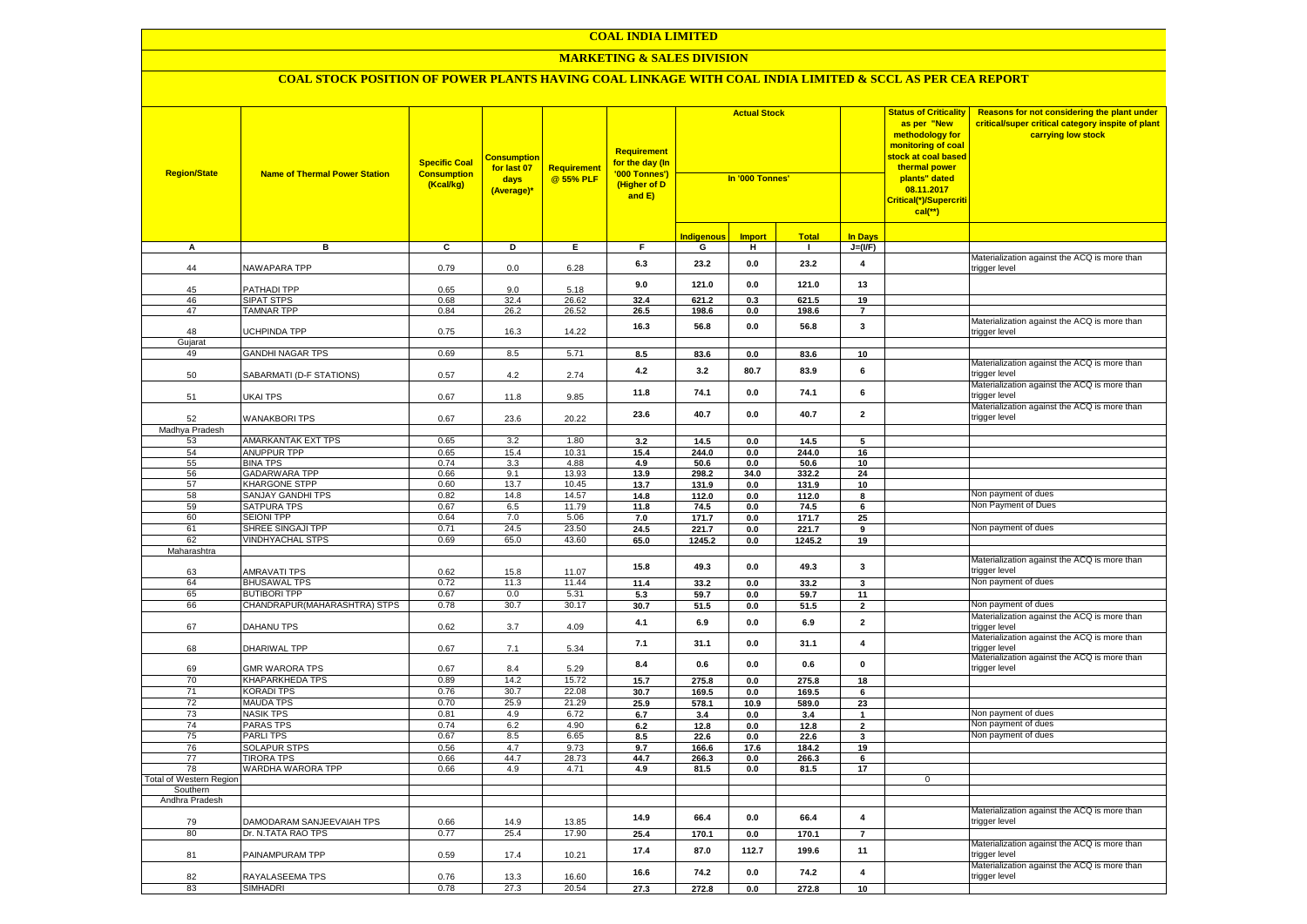#### **MARKETING & SALES DIVISION**

| <b>Region/State</b>             | <b>Name of Thermal Power Station</b>               | <b>Specific Coal</b><br><b>Consumption</b><br>(Kcal/kg) | <b>Consumption</b><br>for last 07<br>days<br>(Average)* | Requirement<br>@ 55% PLF | <b>Requirement</b><br>f <mark>or the day (In</mark><br>'000 Tonnes')<br>(Higher of D<br>and E) | <b>Actual Stock</b><br>In '000 Tonnes' |                    |                |                          | <b>Status of Criticality</b><br>as per "New<br>methodology for<br>monitoring of coal<br><mark>stock at coal based</mark><br>thermal power<br>plants" dated<br>08.11.2017<br>Critical(*)/Supercriti<br>$cal$ (**) | Reasons for not considering the plant under<br>critical/super critical category inspite of plant<br>carrying low stock |
|---------------------------------|----------------------------------------------------|---------------------------------------------------------|---------------------------------------------------------|--------------------------|------------------------------------------------------------------------------------------------|----------------------------------------|--------------------|----------------|--------------------------|------------------------------------------------------------------------------------------------------------------------------------------------------------------------------------------------------------------|------------------------------------------------------------------------------------------------------------------------|
|                                 |                                                    |                                                         |                                                         |                          |                                                                                                | <b>Indigenous</b>                      | <b>Import</b>      | <b>Total</b>   | <b>In Days</b>           |                                                                                                                                                                                                                  |                                                                                                                        |
| А                               | в                                                  | c                                                       | D                                                       | Е                        | F                                                                                              | G                                      | Ŧ                  |                | $J=(VF)$                 |                                                                                                                                                                                                                  |                                                                                                                        |
| 84                              | <b>SGPL TPP</b>                                    | 0.53                                                    | 9.9                                                     | 9.26                     | 9.9                                                                                            | 44.4                                   | 113.3              | 157.6          | 16                       |                                                                                                                                                                                                                  |                                                                                                                        |
| 85                              | <b>VIZAG TPP</b>                                   | 0.67                                                    | $0.0\,$                                                 | 9.20                     | 9.2                                                                                            | 152.3                                  | 0.0                | 152.3          | 17                       |                                                                                                                                                                                                                  |                                                                                                                        |
| Karnataka                       |                                                    |                                                         |                                                         |                          |                                                                                                |                                        |                    |                |                          |                                                                                                                                                                                                                  |                                                                                                                        |
| 86                              | <b>BELLARY TPS</b>                                 | 0.63                                                    | 6.5                                                     | 14.23                    | 14.2                                                                                           | 21.6                                   | 0.0                | 21.6           | $\overline{\mathbf{2}}$  |                                                                                                                                                                                                                  | Materialization against the ACQ is more than<br>rigger level:                                                          |
| 87                              | KUDGI STPP                                         | 0.63                                                    | 14.9                                                    | 19.90                    | 19.9                                                                                           | 137.7                                  | 2.5                | 140.3          | $\overline{\phantom{a}}$ |                                                                                                                                                                                                                  | Materialization against the ACQ is more than<br>trigger level                                                          |
| 88                              | RAICHUR TPS                                        | 0.66                                                    | 21.6                                                    | 14.98                    | 21.6                                                                                           | 111.1                                  | 0.0                | 111.1          | 5                        |                                                                                                                                                                                                                  | Materialization against the ACQ is more than<br>rigger level                                                           |
| 89                              | YERMARUS TPP                                       | 0.62                                                    | 12.7                                                    | 13.09                    | 13.1                                                                                           | 43.4                                   | 0.0                | 43.4           | 3                        |                                                                                                                                                                                                                  | Materialization against the ACQ is more than<br>trigger level                                                          |
| Tamil Nadu                      |                                                    |                                                         |                                                         |                          |                                                                                                |                                        |                    |                |                          |                                                                                                                                                                                                                  |                                                                                                                        |
| 90                              | <b>METTUR TPS</b>                                  | 0.81                                                    | 15.0                                                    | 8.98                     | 15.0                                                                                           | 47.5                                   | 0.0                | 47.5           | $\mathbf{3}$             |                                                                                                                                                                                                                  | Materialization against the ACQ is more than<br>trigger level                                                          |
| 91                              | METTUR TPS - II                                    | 0.78                                                    | 6.2                                                     | 6.16                     | 6.2                                                                                            | 66.8                                   | 0.0                | 66.8           | 11                       |                                                                                                                                                                                                                  |                                                                                                                        |
| 92                              | NORTH CHENNAI TPS                                  | 0.82                                                    | 20.9                                                    | 19.78                    | 20.9                                                                                           | 188.4                                  | $0.0\,$            | 188.4          | 9                        |                                                                                                                                                                                                                  |                                                                                                                        |
| 93                              | <b>TUTICORIN TPS</b>                               | 0.96                                                    | 13.3                                                    | 13.31                    | 13.3                                                                                           | 203.1                                  | 0.0                | 203.1          | 15                       |                                                                                                                                                                                                                  |                                                                                                                        |
| 94                              | <b>VALLUR TPP</b>                                  | 0.72                                                    | 14.2                                                    | 14.26                    | 14.3                                                                                           | 150.8                                  | 0.0                | 150.8          | 11                       |                                                                                                                                                                                                                  | Materialization against the ACQ is more than<br>rigger level                                                           |
| Telangana                       |                                                    |                                                         |                                                         |                          |                                                                                                |                                        |                    |                |                          |                                                                                                                                                                                                                  |                                                                                                                        |
|                                 |                                                    |                                                         |                                                         |                          | 11.9                                                                                           | 81.6                                   | 0.0                | 81.6           | $\overline{7}$           |                                                                                                                                                                                                                  | Materialization against the ACQ is more than                                                                           |
| 95                              | <b>BHADRADRITPP</b>                                | 0.69                                                    | 11.9                                                    | 7.37                     |                                                                                                |                                        |                    |                |                          |                                                                                                                                                                                                                  | trigger level                                                                                                          |
| 96                              | <b>KAKATIYA TPS</b>                                | 0.57                                                    | 12.9                                                    | 8.33                     | 12.9                                                                                           | 241.8                                  | 0.0                | 241.8          | 19                       |                                                                                                                                                                                                                  |                                                                                                                        |
| 97                              | <b>KOTHAGUDEM TPS (NEW)</b>                        | 0.64                                                    | 7.8                                                     | 8.46                     | 8.5                                                                                            | 129.6                                  | 0.0                | 129.6          | 15                       |                                                                                                                                                                                                                  |                                                                                                                        |
| 98<br>99                        | KOTHAGUDEM TPS (STAGE-7)<br><b>RAMAGUNDEM STPS</b> | 0.50<br>0.62                                            | 1.9<br>30.1                                             | 5.23<br>21.33            | 5.2<br>30.1                                                                                    | 172.4<br>442.0                         | $0.0\,$<br>$0.0\,$ | 172.4<br>442.0 | 33<br>15                 |                                                                                                                                                                                                                  |                                                                                                                        |
| 100                             | RAMAGUNDEM-B TPS                                   | 0.77                                                    | $0.8\,$                                                 | 0.64                     | 0.8                                                                                            | 13.5                                   | $0.0\,$            | 13.5           | 18                       |                                                                                                                                                                                                                  |                                                                                                                        |
| 101                             | <b>SINGARENI TPP</b>                               | 0.58                                                    | 14.5                                                    | 9.12                     | 14.5                                                                                           | 117.1                                  | 0.0                | 117.1          | 8                        |                                                                                                                                                                                                                  |                                                                                                                        |
| <b>Total of Southern Region</b> |                                                    |                                                         |                                                         |                          |                                                                                                |                                        |                    |                |                          | $\mathbf 0$                                                                                                                                                                                                      |                                                                                                                        |
| Eastern                         |                                                    |                                                         |                                                         |                          |                                                                                                |                                        |                    |                |                          |                                                                                                                                                                                                                  |                                                                                                                        |
| Bihar                           |                                                    |                                                         |                                                         |                          |                                                                                                |                                        |                    |                |                          |                                                                                                                                                                                                                  |                                                                                                                        |
| 102                             | <b>BARAUNI TPS</b>                                 | 0.63                                                    | 6.0                                                     | 5.90                     | 6.0                                                                                            | 73.4                                   | 0.0                | 73.4           | 12                       |                                                                                                                                                                                                                  |                                                                                                                        |
| 103                             | <b>BARH I</b>                                      | 0.67                                                    | 7.0                                                     | 5.84                     | 7.0                                                                                            | 95.8                                   | 0.0                | 95.8           | 14                       |                                                                                                                                                                                                                  |                                                                                                                        |
| 104                             | <b>BARH II</b>                                     | 0.67                                                    | 13.9                                                    | 11.67                    | 13.9                                                                                           | 191.5                                  | 0.0                | 191.5          | 14                       |                                                                                                                                                                                                                  | Materialization against the ACQ is more than                                                                           |
| 105                             | KAHALGAON TPS                                      | 0.80                                                    | 32.2                                                    | 24.62                    | 32.2                                                                                           | 117.5                                  | 0.0                | 117.5          | 4                        |                                                                                                                                                                                                                  | trigger level                                                                                                          |
| 106                             | <b>MUZAFFARPUR TPS</b>                             | 0.77                                                    | 5.2                                                     | 6.18                     | 6.2                                                                                            | 41.1                                   | 0.0                | 41.1           | $\overline{7}$           |                                                                                                                                                                                                                  | Materialization against the ACQ is more than<br>trigger level                                                          |
| 107                             | <b>NABINAGAR STPP</b>                              | 0.58                                                    | 9.6                                                     | 10.14                    | 10.1                                                                                           | 367.9                                  | $0.0\,$            | 367.9          | 36                       |                                                                                                                                                                                                                  |                                                                                                                        |
| 108                             | NABINAGAR TPP                                      | 0.69                                                    | 12.8                                                    | 9.06                     | 12.8                                                                                           | 63.3                                   | 0.0                | 63.3           | 5                        |                                                                                                                                                                                                                  | Materialization against the ACQ is more than<br>trigger level                                                          |
| Jharkhand                       |                                                    |                                                         |                                                         |                          |                                                                                                |                                        |                    |                |                          |                                                                                                                                                                                                                  |                                                                                                                        |
| 109<br>110                      | BOKARO TPS `A` EXP<br>CHANDRAPURA(DVC) TPS         | 0.57<br>0.61                                            | 5.8<br>7.2                                              | 3.78<br>4.06             | 5.8<br>7.2                                                                                     | 110.9<br>80.2                          | 0.0<br>0.0         | 110.9<br>80.2  | 19<br>11                 |                                                                                                                                                                                                                  |                                                                                                                        |
| 111                             | <b>JOJOBERA TPS</b>                                | 0.69                                                    | 2.9                                                     | 2.18                     | 2.9                                                                                            | 79.3                                   | 0.0                | 79.3           | 27                       |                                                                                                                                                                                                                  |                                                                                                                        |
| 112                             | <b>KODARMA TPP</b>                                 | 0.62                                                    | 12.3                                                    | 8.23                     | 12.3                                                                                           | 113.6                                  | $0.0\,$            | 113.6          | 9                        |                                                                                                                                                                                                                  |                                                                                                                        |
| 113                             | MAHADEV PRASAD STPP                                | 0.70                                                    | 7.4                                                     | 5.01                     | 7.4                                                                                            | 1.4                                    | 0.0                | 1.4            | $\mathbf 0$              |                                                                                                                                                                                                                  | Materialization against the ACQ is more than<br>trigger level                                                          |
| 114                             | <b>MAITHON RB TPP</b>                              | 0.64                                                    | 12.2                                                    | 8.89                     | 12.2                                                                                           | 208.9                                  | 0.0                | 208.9          | 17                       |                                                                                                                                                                                                                  |                                                                                                                        |
| 115                             | <b>TENUGHAT TPS</b>                                | 0.75                                                    | 5.5                                                     | 4.16                     | 5.5                                                                                            | 26.6                                   | 0.0                | 26.6           | 5                        |                                                                                                                                                                                                                  | Non payment of dues                                                                                                    |
| Odisha                          |                                                    |                                                         |                                                         |                          |                                                                                                |                                        |                    |                |                          |                                                                                                                                                                                                                  |                                                                                                                        |
| 116                             | <b>DARLIPALI STPS</b>                              | 0.71                                                    | 27.1                                                    | 14.95                    | 27.1                                                                                           | 432.9                                  | 0.0                | 432.9          | 16                       |                                                                                                                                                                                                                  |                                                                                                                        |
| 117                             | <b>DERANG TPP</b>                                  | 0.70                                                    | 18.9                                                    | 11.10                    | 18.9                                                                                           | 845.5                                  | 0.0                | 845.5          | 45                       |                                                                                                                                                                                                                  |                                                                                                                        |
| 118                             | <b>IB VALLEY TPS</b>                               | 0.83                                                    | 21.0                                                    | 19.16                    | 21.0                                                                                           | 393.4                                  | 0.0                | 393.4          | 19                       |                                                                                                                                                                                                                  |                                                                                                                        |
| 119                             | KAMALANGA TPS                                      | 0.72                                                    | 17.2                                                    | 10.02                    | 17.2                                                                                           | 59.0                                   | $0.0\,$            | 59.0           | 3                        |                                                                                                                                                                                                                  | Materialization against the ACQ is more than<br>rigger level                                                           |
| 120                             | <b>VEDANTA TPP</b>                                 | 0.76                                                    | 0.0                                                     | 6.02                     | 6.0                                                                                            | 0.0                                    | 0.0                | 0.0            | $\mathbf{0}$             |                                                                                                                                                                                                                  | Materialization against the ACQ is more than<br>trigger level                                                          |
| 121                             | <b>TALCHER STPS</b>                                | 0.79                                                    | 46.5                                                    | 31.43                    | 46.5                                                                                           | 778.2                                  | 14.3               | 792.5          | $\overline{17}$          |                                                                                                                                                                                                                  |                                                                                                                        |